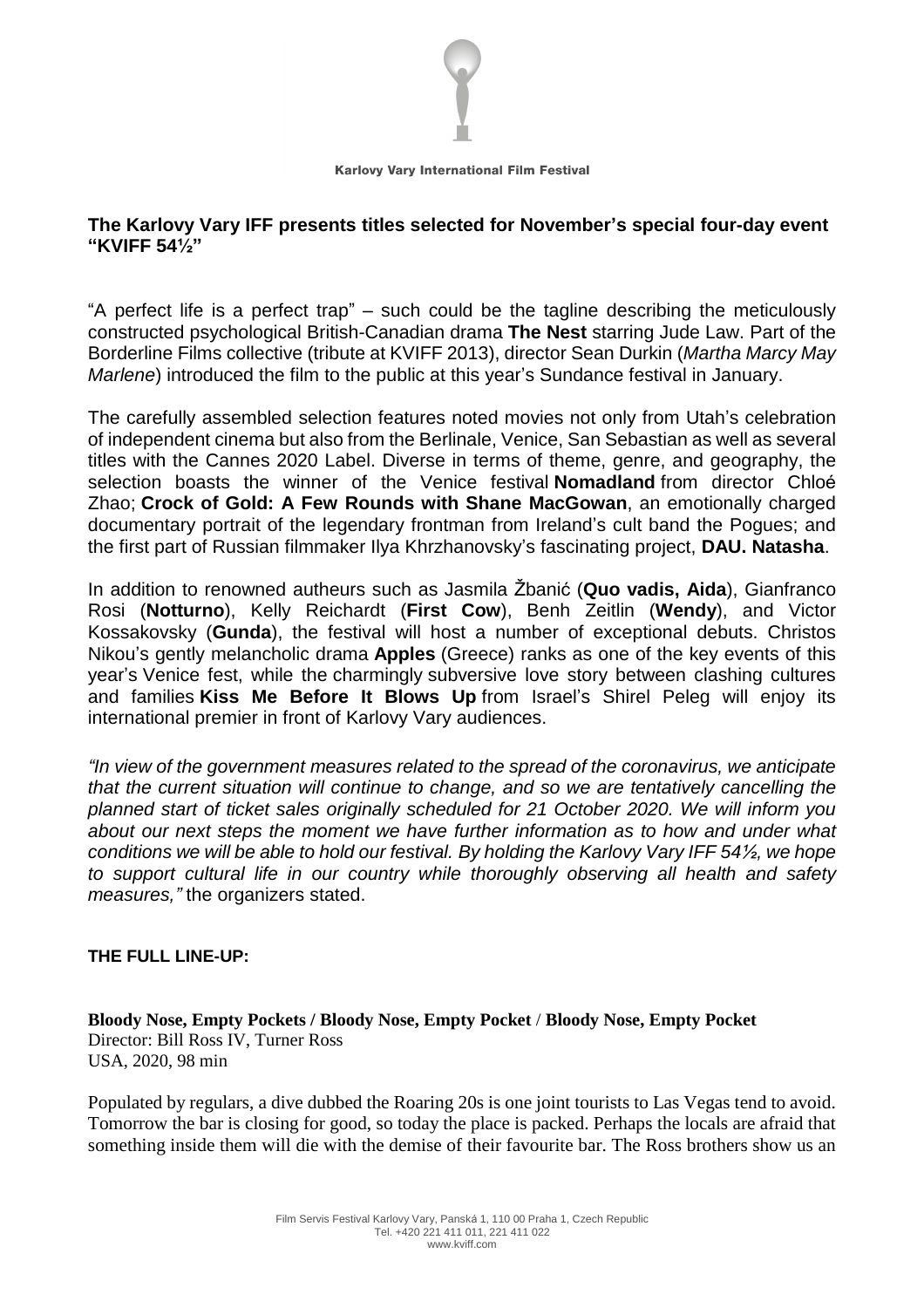

America without lustre and embellishment, an America where, fortunately, there's still a place left for the ordinary guy. A must-see for those who appreciate the poetry of sleazy dives, all-night watering holes and sordid downtown diners.

# **Crock of Gold: A few rounds with Shane MacGowan**/ **Crock of Gold: A few rounds with Shane MacGowan** / **Hrnec zlaťáků: Pár drinků s Shanem MacGowanem**

Director: Julien Temple United Kingdom, Ireland, 2020, 124 min

This time around, respected music documentarist Julien Temple has chosen as his protagonist the Irish music icon Shane MacGowan, legendary frontman of the Pogues. Temple described filming him as akin to flying through a radioactive rainbow, but in the end there is an inner "crock of gold" waiting to be discovered by those who persevere. Through reminiscences and interviews with MacGowan's family and close friends, Temple conveys to the viewer the elemental temperament, quirky humour and inward sensitivity of a punk poet for whom alcohol became a lifelong companion. *Crock of Gold* was coproduced by MacGowan's friend of many years, Johnny Depp, who also makes an appearance in the film.

# **Dau. Natasha / Dau. Natasha / Dau. Nataša**

Directors: Ilya Khrzhanovsky, Jekaterina Oertel Germany, Ukraine, United Kingdom, Russia, 2020, 146 min

Natasha runs a canteen for employees and visitors in a secret research institute somewhere in the Soviet Union. During the day she hands out food, in the evening she joins in wild parties, attended by people of all classes and political backgrounds. Their daily routine, however, is disrupted one day by the arrival of Luc, a French scientist. *DAU. Natasha* is the first part of a fascinating multi-genre project that emerged between 2009 and 2011: hundreds of volunteers, scientists and artists were filmed as they simulated life in the Soviet Union from the late 1930s to the end of the 1960s.

## **The Disciple / The Disciple / Žák**

Director: Chaitanya Tamhane India, 2020, 128 min

As a young boy Sharad was instilled with the strict laws of Indian classical music. Now he immerses himself every single day in the study of traditional tonal sequences in order to discover the surprising possibilities of their interpretation. He certainly has talent but only the best can attain excellence, those who possess both a masterful voice and harmony of personality… Accented by melancholic audiovisual chords, this multi-layered picture won the FIPRESCI Prize at this year's Venice IFF.

# **Exil / Exile / Exil**

Director: Visar Morina Germany, Belgium, Kosovo, 2020, 121 min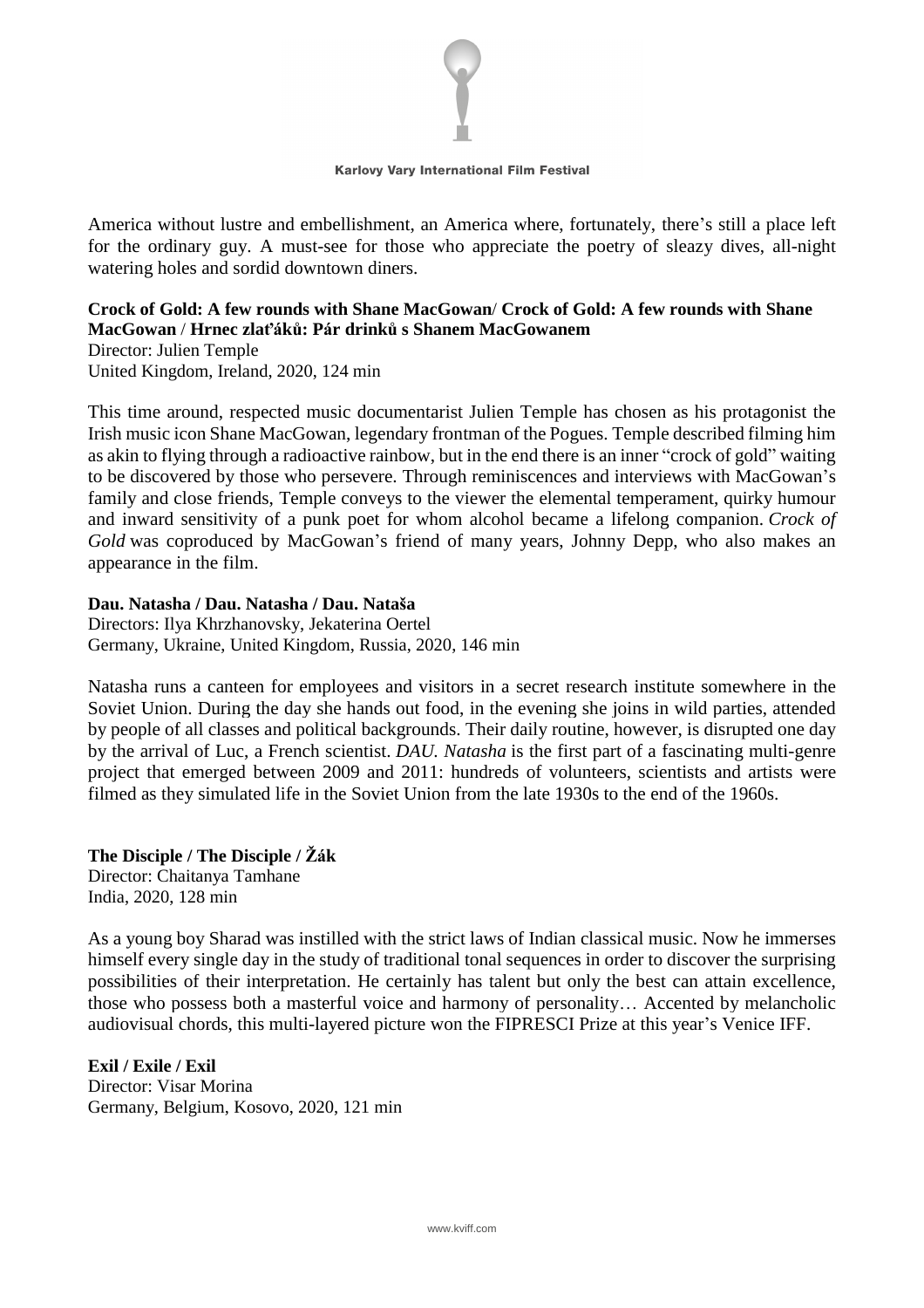

Xhafer, a Kosovo-born pharmaceutical engineer, has lived in Germany for a number of years. Although now settled with a family and a good job, he gets the creeping feeling that he is being discriminated against because of his ethnic background. A dead rat hanging from the gate in front of his home only confirms his suspicions... Masterfully directed, this oppressive drama about paranoia and identity is the second offering from Visar Morina, whose debut *Babai* (*Father*) won Best Director at KVIFF 2015.

#### **Eyimofe / This is My Desire / Touhy**

Directors: Chuko Esiri, Arie Esiri Nigeria, 2020, 116 min

Mofe and Rosa share a home and also the desire to leave it behind in order to travel far beyond the borders of their native Nigeria. Although all kinds of traps lie in wait to thwart their dreams, neither of them gives up, and each finds a way to live despite the myriad catastrophes they have to face. Offering a vibrant, optimistic account of contemporary Nigeria, the enchantment of *This Is My Desire* lies in its spontaneity, gentle humour and its precise observation of the surroundings.

#### **First Cow / First Cow / První kráva**

Director: Kelly Reichardt USA, 2019, 122 min

It used to be tough trying to make a go of it in Oregon, yet skilled chef Cookie Figowitz and enterprising immigrant King-Lu come up with an offbeat business plan to pave their way towards the American dream. Kelly Reichardt's latest piece is an easy-going buddy film**,** which doubles as an endearing Western. It tells the tale of affable male friendship, a melancholic cow, and the chilly landscape of the Pacific Northwest, where ambiguous smiles mingle with the occasional sound of gunshot.

#### **The Furnace / The Furnace / Výheň**

Director: Roderick MacKay Australia, 2020, 116 min

With a nod to the Western, this stirring, big screen drama is set in the 1890s gold rush of Western Australia. The story tells of a little known but remarkable community of Afghan, Indian and Persian cameleers who frequently sought the assistance of the local Aboriginal people when transporting goods across the country. The same is true of young Muslim Hanif, but his encounter with an Australian bandit called Mal changes his life forever.

## **Gagarine / Gagarine / Gagarin**

Directors: Fanny Liatard, Jérémy Trouilh France, 2020, 95 min

Sixteen-year-old Youri has spent his whole life in a high-rise building on the outskirts of Paris, part of a residential block named Gagarine in honour of the first cosmonaut. The skilful youngster, who dreams of journeying into space, is an active member of the local community. When he discovers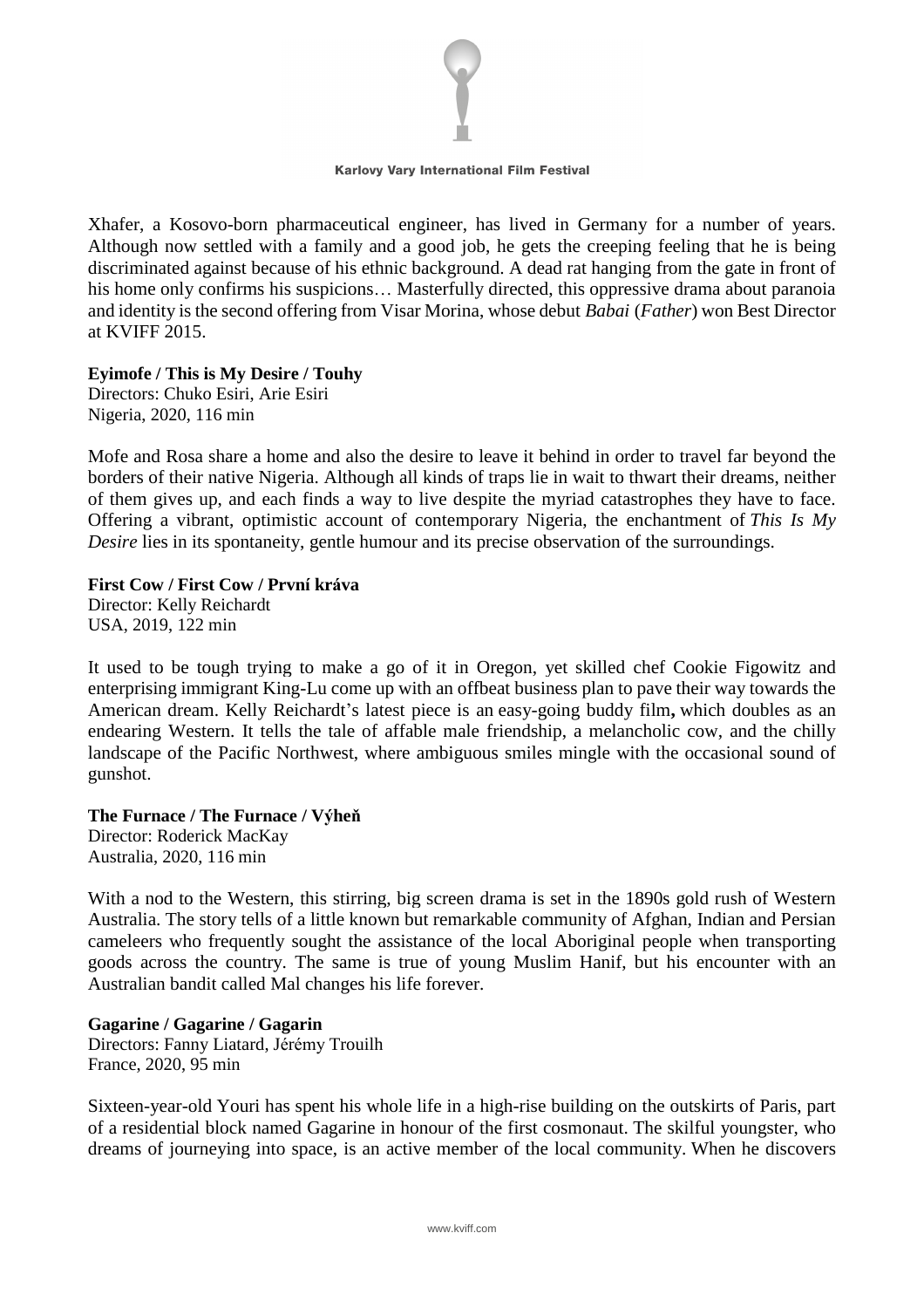

that the housing complex is earmarked for demolition, Youri decides to act... A touching, formally inventive debut from directing duo Liatard and Trouilh about perseverance, the connection to a specific place and the power of imagination.

#### **Gunda / Gunda / Gunda**

Directors: Victor Kossakovsky Norway, USA, 2020, 93 min

Another of Kossakovsky's quirky cinematic concepts. Foregoing colour and words, the Russian documentarist observes the life of farm animals with a resourcefulness and technical brilliance that doesn't spare the viewer's emotions. One of the most talked-about cinephilic events of 2020 and, according to the reviews, "a soul-stirring meditation on some of our most underappreciated fellow earthlings" and "a visionary case for veganism."

#### **Hayaletler / Ghosts / Duchové**

Director: Azra Denis Okyay Turkey, France, Qatar, 2020, 90 min

The recent winner of Venice's Settimana della critica has worked its way with graceful vigour to become one of this year's most remarkable debuts. Istanbul, not far in the future, and the city has been plunged into darkness, yet this has little to do with the sudden power surge. Four characters, four fascinating aspects of an unsettling metropolis are profiled in this punkishly rough lampoon on the cost of personal freedom and the dignity of the neglected.

**Les choses qu'on dit, les choses qu'on fait / Love Affair(s) / Milostné historky**

Director: Emmanuel Mouret France, 2020, 120 min

If you're a responsive person, love will enter your life without knocking. How will that heady, sweet passion affect you? What if it's evasive and fickle? Will it bring a new dimension to your existence or will it become a painful void? Paying tribute to the French tradition, where romance is unassailable, Emmanuel Mouret relates a story of four individuals driven by desire. The result furnishes further proof that, when it comes to treating romantic subject matter, the French are way out in front.

## **Kiss Me Before It Blows Up / Kiss Me Before It Blows Up / Láska je košer**

Director: Shirel Peleg Germany, Israel, 2020, 105 min, International Premiere

Love doesn't make distinctions and isn't bothered about orientation, let alone the origins of the people it has brought together. Yet when their families start meddling in their relationships, chaos is bound to follow. Focusing on intercultural and intergenerational dialogue, this dramedy by debuting Shirel Peleg deftly tells the story of two generations of Israeli women whose hearts are won by those whom history has shown to be their enemies.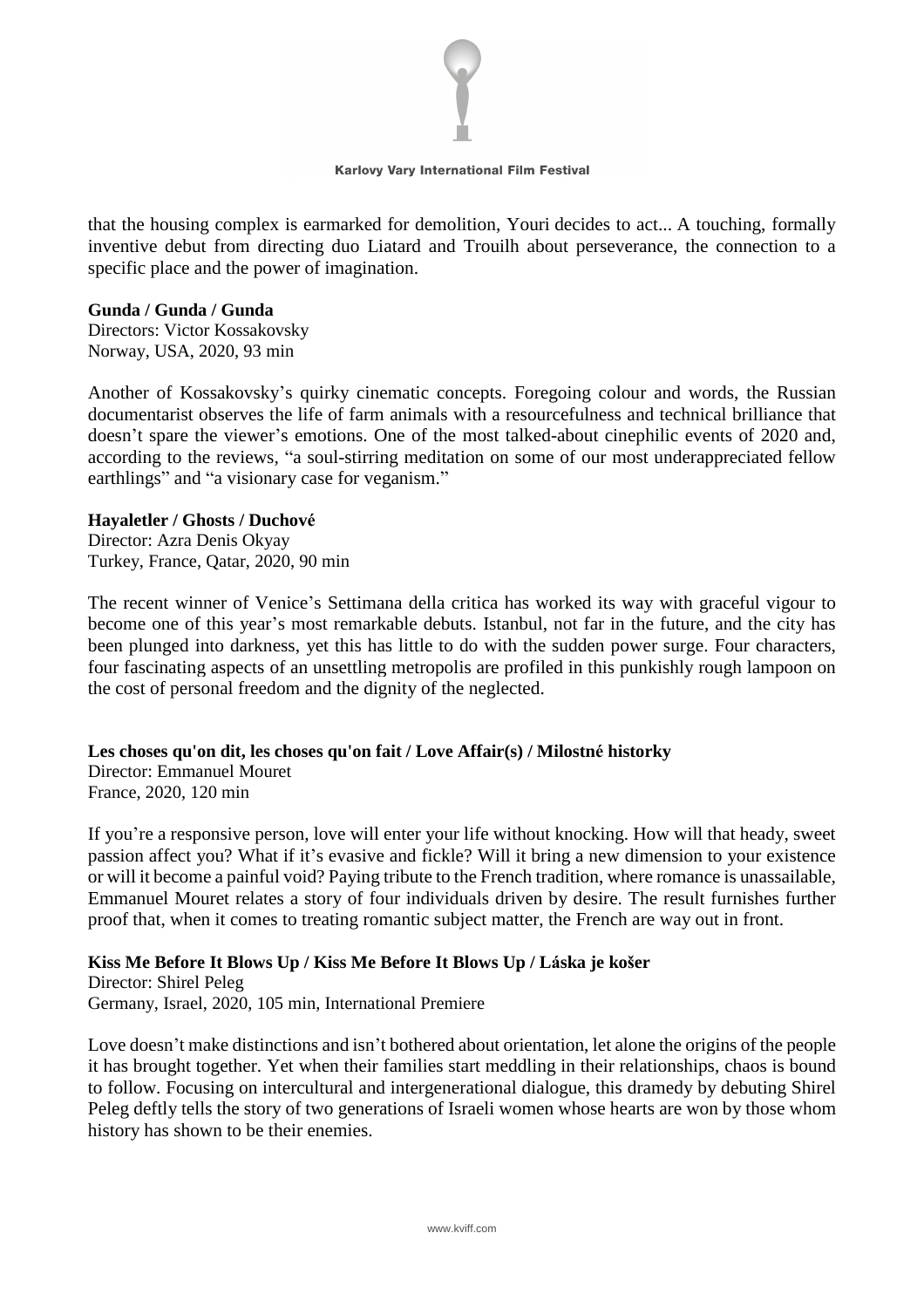

## **Kočár do Vídně / Coach to Vienna / Kočár do Vídně**

Director: Karel Kachyňa

Czechoslovakia, 1966, 76 min

In its day, this drama of revenge sought by a countrywoman against two soldiers of the Wehrmacht was a radical negation of how the war had usually been viewed: in every Czech film Germans, without variation, were portrayed as unambiguously negative. Sophisticated black-and-white camerawork helped create a mood of suspense in a story that artfully adheres to the unities of place, time, and action.

World premiere of the digitally restored version.

## **Mila / Apples / Jablka**

Director: Christos Nikou Greece, Poland, Slovenia, 2020, 90 min

The world has been gripped by a pandemic which causes sudden amnesia. A nameless man becomes part of a special programme designed to help him build a new identity replete with new memories. This beguilingly melancholic debut by Greek director Christos Nikou opened this year's Orrizonti in Venice, where it justifiably earned unanimous praise from the critics and won the viewers 'hearts.

## **Nadia, Butterfly / Nadia, Butterfly / Nadia, motýlek**

Director: Pascal Plante Canada, 2020, 106 min

Top-flight competitive sports only have winners and losers. Nonetheless, does the decision to leave a world of constant grind automatically indicate capitulation? A young swimmer's participation in the Olympic Games signals the last competition of her career, but what goes on around her becomes the backdrop for a much bigger battle. In Pascal Plante's second film – an intimate, subtle drama about suppressed emotions rather than performance itself – he entrusted the main roles to professional athletes.

# **The Nest / The Nest / Klícka**

Director: Sean Durkin USA, 2019, 107 min

Opportunities in the United States gradually begin to dry up for Rory (Jude Law), a commodity broker, so he moves with his family back to his native England, enticed by the promise of a lucrative new beginning. Could the sumptuous but isolated country manor outside London become a real home? This unsettling, aesthetically precise drama examining man's inflated attitude to wealth is typically set during the thriving economic liberalism that was Reagan's America.

## **Nomadland / Nomadland / Země nomádů**

Director: Chloé Zhao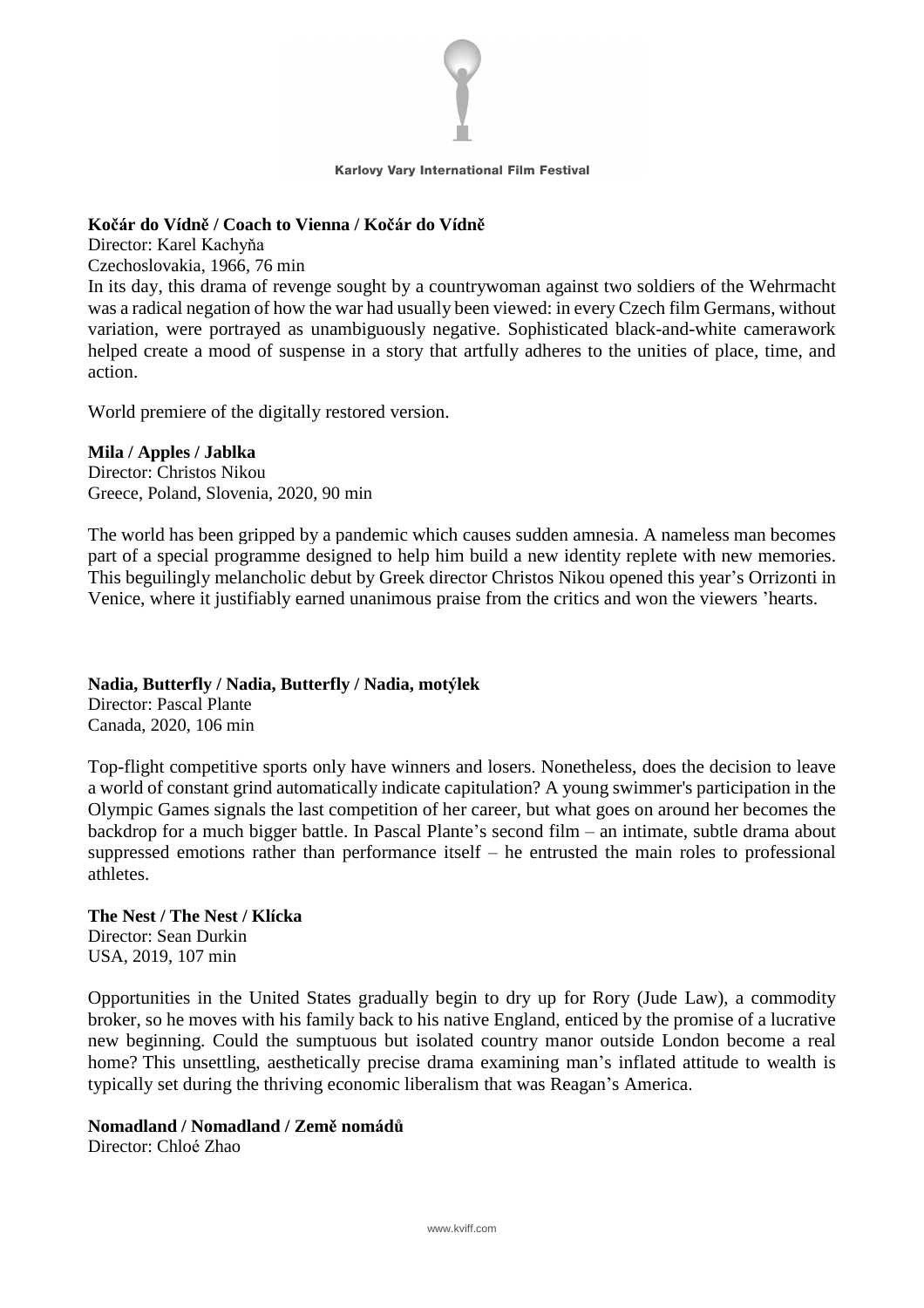

USA, Germany, 2020, 108 min

The jury and everyone else were unanimous when it came to the winner of this year's Venice festival. This unaffected drama is sensitively constructed around the character of Fern (the ever-captivating Frances McDormand), a widow in her sixties who regains her vitality as she travels across America in her white van encountering various similarly disposed modern-day nomads. This agreeable film with plenty of soul is sure to be considered for an Academy Award next spring.

#### **Notturno / Notturno / Nokturno**

Director: Gianfranco Rosi Italy, France, Germany, 2020, 100 min

The only documentarist to have won the top prize at two of Europe's three most prestigious festivals competed at this year's Venice IFF once again with the lone non-fiction entry among a programme of features. Gianfranco Rosi shot his mesmeric collage of scenes from Iraq, Kurdistan, Syria and Lebanon over the past three years in order to depict the darkness shrouding the Middle East, a region pounded for years by injustice.

## **Quo vadis, Aida? / Quo vadis, Aida? / Quo vadis, Aida?**

Director: Jasmila Žbanić Bosnia and Herzegovina, Austria, Romania, Netherlands, Germany, Poland, France, Norway, Turkey, 2020, 104 min

Twenty-five years ago more than eight thousand fathers, husbands and sons disappeared forever from the lives of their Bosniak women. One of Europe's most prominent filmmakers surveys the massacre carried out by the Bosnian Serbs under General Mladić in the infamous town of Srebrenica. Events are seen through the eyes of the director's charismatic titular heroine, an interpreter for Dutch soldiers sent by the UN to war-ravaged former Yugoslavia. This breath-taking, evocative drama competed at this year's festival in Venice.

## **Sweat / Sweat / Sweat**

Director: Magnus von Horn Poland, Sweden, 2020, 106 min

Fitness motivator Sylwia's career prospects couldn't be more promising. Her tour is going brilliantly, copies of her workout DVD are filling the shelves, famous brands are knocking at the door, and her Instagram followers are multiplying by the hour. Yet, asthisresolutely confrontational portraitshows, it takes just three days for the young influencer to realise that social media bring more than fame: they also result in the loss of privacy, intimacy and even perhaps the chance for authentic expression.

#### **Un triomphe / The Big Hit / Triumf** Director: Emmanuel Courcol France, 2020, 106 min